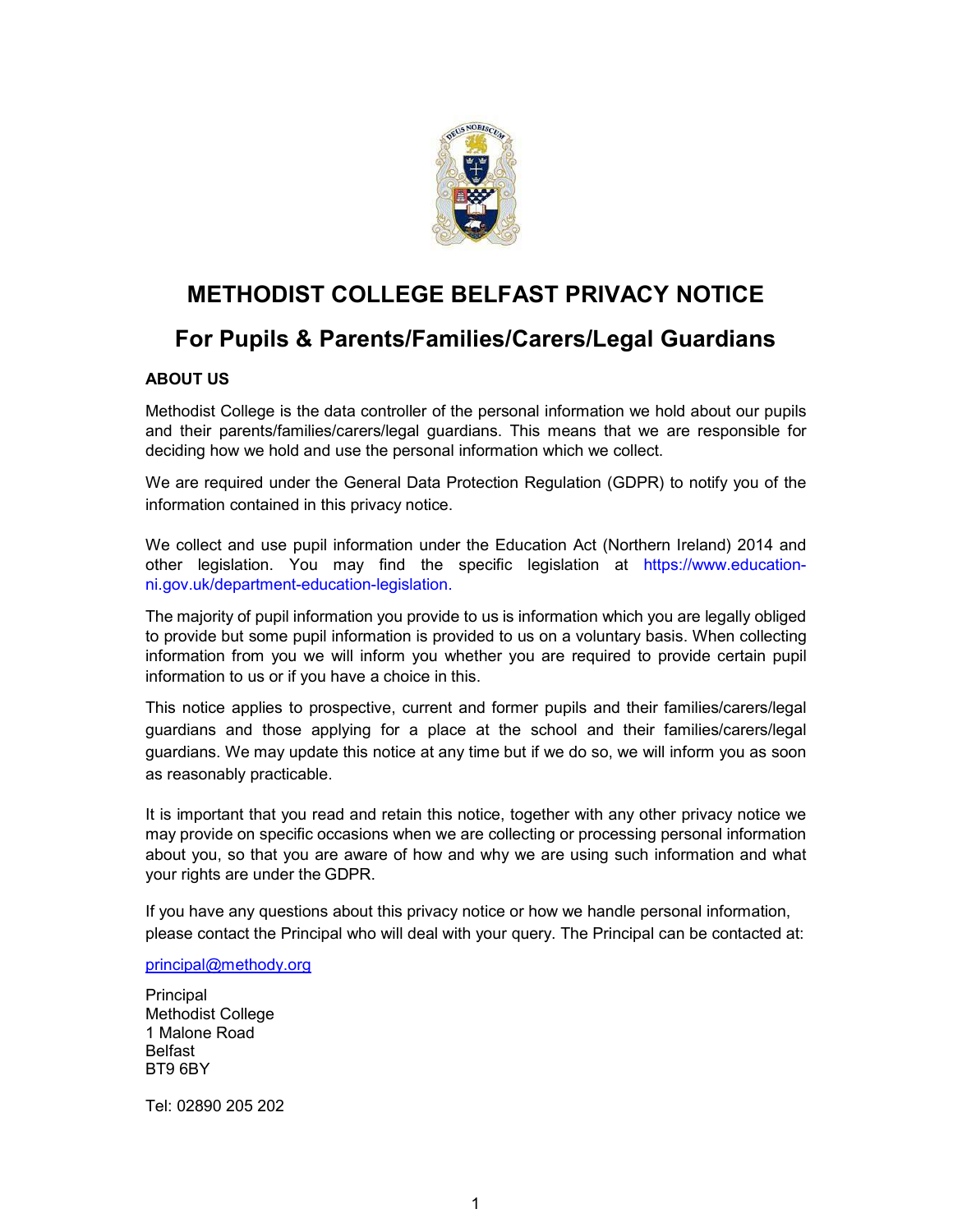Our Data Protection Officer is the Education Authority, and it monitors the school's data protection procedures to ensure they meet the standards and requirements of the GDPR. Please contact The Education Authority, DPO, 40 Academy Street, Belfast, BT1 2NQ

Email: info@eani.org.uk

You have the right to make a complaint at any time to the Information Commissioner's Office (ICO), the UK supervisory authority for data protection issues. The ICO's details are as follows:

## The Information Commissioner's Office – Northern Ireland

3rd Floor 14 Cromac Place, Belfast BT7 2JB

Telephone: 028 9027 8757 / 0303 123 1114 Email: ni@ico.org.uk

## HOW DO WE COLLECT AND HOLD PERSONAL INFORMATION?

We collect some personal information about our pupils and their families/carers/legal guardians during a pupil's application process to the school.

We will sometimes collect additional information from third parties such as the Education Authority, Department of Education, examination board or previous school attended by a pupil.

We mainly collect personal information about our pupils and their families/carers/legal guardians throughout the course of the pupil's time at the school, for instance when completing educational visit consent forms, from statutory curriculum assessments and throughout our relationship with a pupil when we are exercising our legal obligations as a public educational body and during our pastoral care.

# WHAT PERSONAL INFORMATION DO WE COLLECT, STORE AND USE ABOUT OUR PUPILS?

Personal information is information that identifies you and relates to you. We will collect, store and use the following categories of personal information about our pupils:

- Personal information (such as name, age, date of birth, photographs and unique pupil number)
- Contact information (such as address, emergency contact information and telephone number)
- Attendance information (such as sessions attended, number of absences and absence reasons)
- Assessment information (such as statutory assessment process, GCSE and post-16 qualifications and standardised tests provided by commercial companies)
- Exclusion and behavioural information
- CCTV footage captured in school and other information obtained through electronic means
- Non-sensitive characteristic data (such as free school meal eligibility)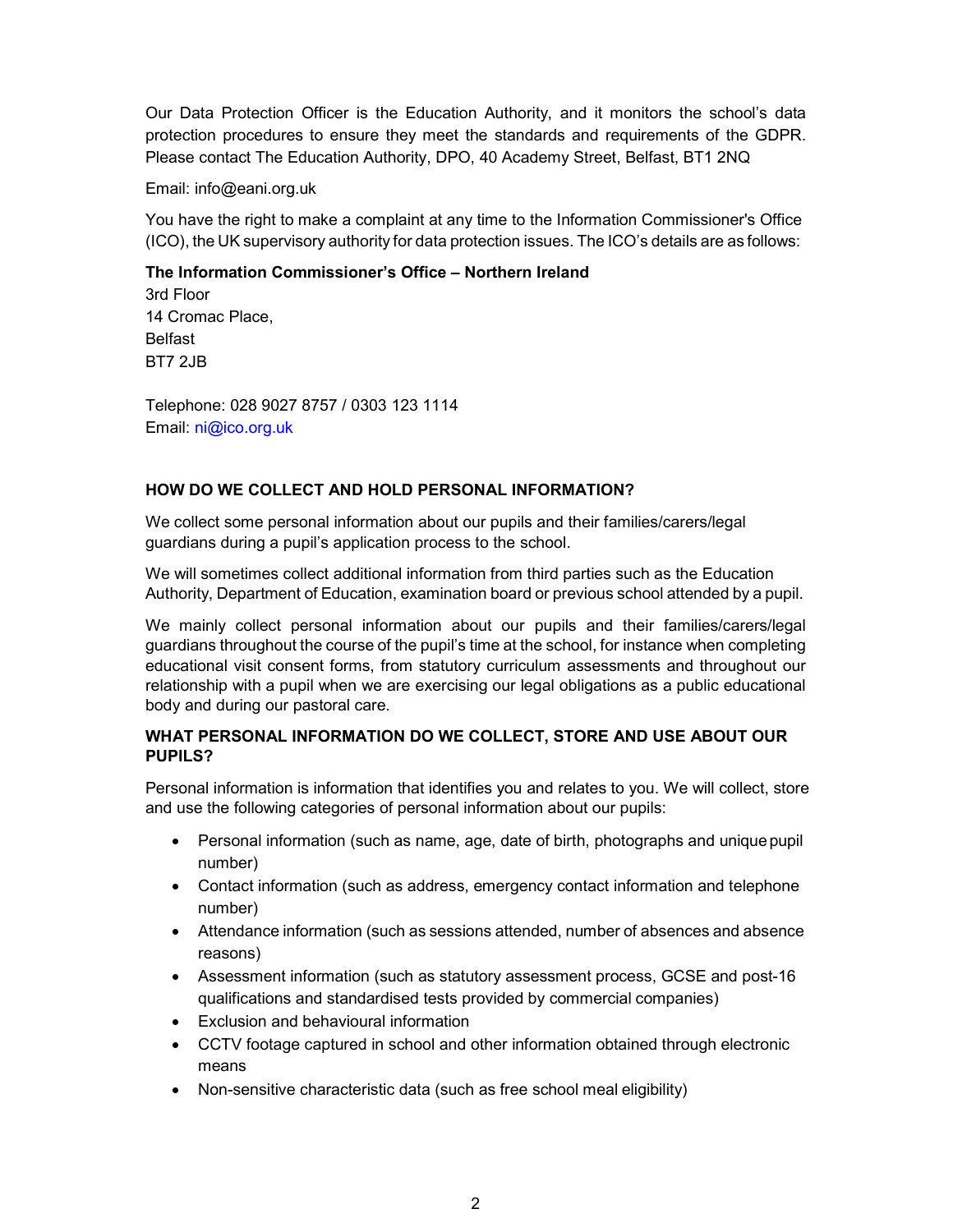Special categories of data (such as ethnicity, language, country of birth, nationality, information regarding health, special educational needs, allergies and disability).

# WHAT PERSONAL INFORMATION DO WE COLLECT, STORE AND USE ABOUT OUR PUPILS'/ PARENTS/FAMILIES/CARERS/LEGAL GUARDIANS?

We will collect, store and use the following categories of personal information about our pupils'/parents/families/carers/legal guardians:

- Personal information (such as name, age, date of birth and photographs)
- Contact information (such as address and telephone number)
- Financial information (such as bank account details and payment history)
- CCTV footage captured in school and other information obtained through electronic means

## WHY DO WE COLLECT, STORE AND USE THIS INFORMATION?

We will only use personal information when the law allows us to. Most commonly, we will use personal information relating to our pupils and their parents/families/carers/legal guardians where we need to comply with our legal obligations and where it is needed in the public interest for us to exercise our authority as a public educational body.

In some cases we may use personal information where it is necessary for our legitimate interests (or those of a third party) and your interests and fundamental rights do not override those interests. For example, the school has a legitimate interest in providing pupils with an education, safeguarding and promoting pupil welfare, facilitating the efficient operation of the school.

We may also use your personal information, less frequently to protect a pupil's or their family's interests (or someone else's interests). For example, when investigating a complaint made by another pupil.

We keep personal information electronically on the School's information management systems, the School's IT network, or manually in indexed filing systems.

Situations in which we will use personal data, including special category data, include:

| $\bullet$ | <b>Teaching &amp; Learning</b>                                                                              | <b>Statutory Returns</b><br>$\bullet$     |
|-----------|-------------------------------------------------------------------------------------------------------------|-------------------------------------------|
|           | For example:                                                                                                | For example:                              |
|           | to monitor and report on pupil<br>$\circ$<br>progress<br>to provide appropriate pastoral<br>$\circ$<br>care | to monitor equal opportunities<br>$\circ$ |
| $\bullet$ | <b>Safeguarding &amp; Child Protection</b>                                                                  | <b>Security</b><br>$\bullet$              |
|           | For example:                                                                                                | For example:                              |

 $\circ$  to safeguard pupils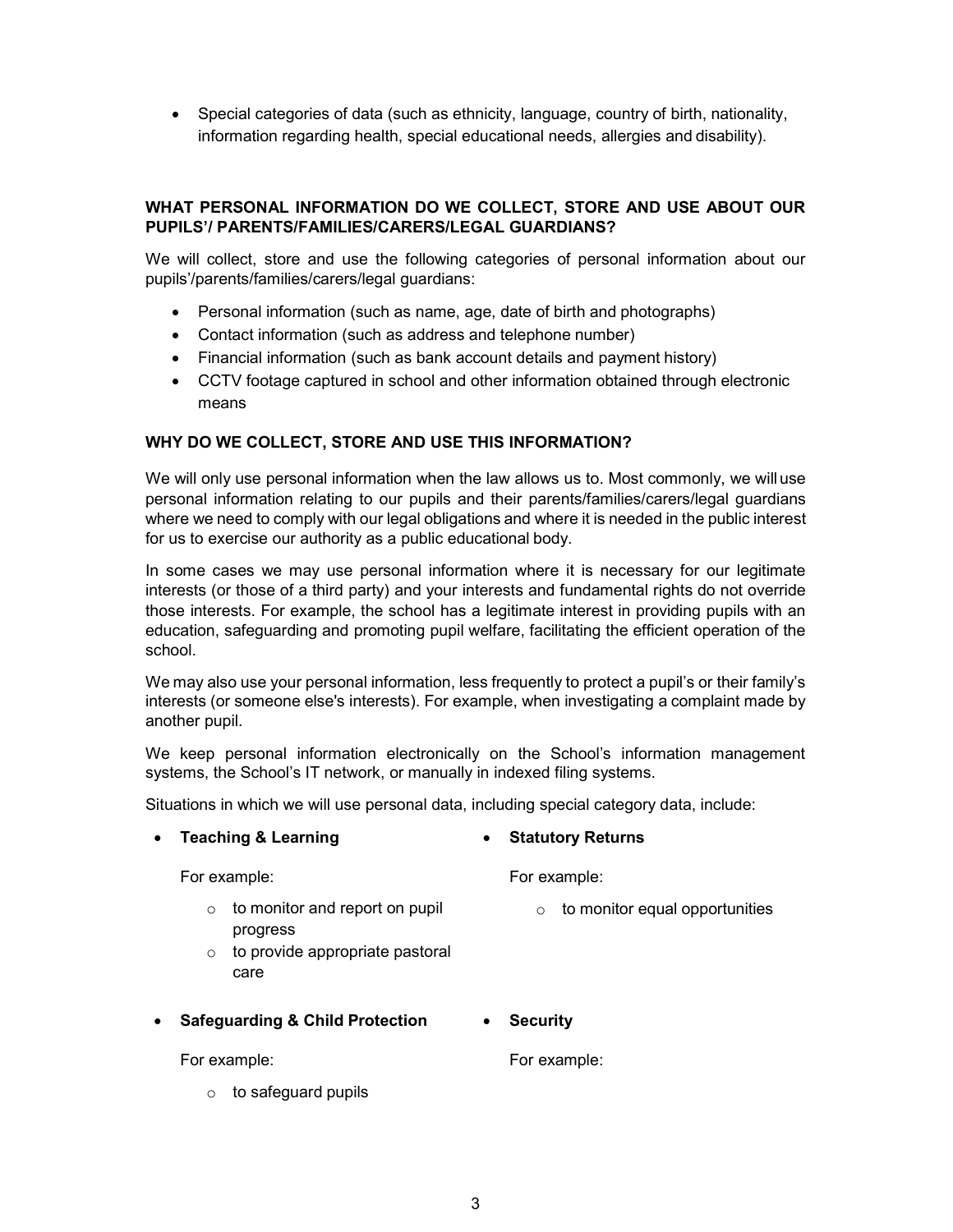- 
- $\circ$  to manage a pupil's absence  $\circ$  to comply with health and safety obligations
	- $\circ$  to comply with the law regarding data sharing

# **•** Business Continuity

For example:

- $\circ$  to assess the quality of our services
- Communications

For example:

 $\circ$  to foster links between the school and the local community, including fundraising events

For example:

Access to Systems

 $\circ$  to support pupil learning

# Sound Financial Management

For example

 $\circ$  to provide more efficient means of payment for school facilities such as catering services

# CONSENT

Whilst the majority of the personal data provided to the school is required for us to comply with our legal obligations, some of that information is provided on a voluntary basis through parental consent (namely, a parent's/carer's/legal guardian's express agreement). A pupil aged 13 or over is considered capable of giving consent themselves and will not require express agreement from a parent/carer/legal guardian.

Where we need consent, for example (i) to use your child's image for display, promotional, instructional or other purposes related to the College (ii) to contact you by text message or email, the school will provide the person with parental responsibility for a pupil or, if aged 13 or over, the pupil themselves, with a specific and clear notice which explains the reasons why the data is being collected and how the data will be used. You should be aware if you do not consent to our collection of this type of data, this will not affect the standard of education we deliver to the pupil.

If we ask for your consent to use personal information, you can take back this consent at any time. Please contact the Principal in writing if you would like to withdraw any consent you have given.

Please be aware that we do not need to obtain parental consent if personal data is to be processed for the purposes of obtaining counselling services for the child.

## HOW LONG IS DATA STORED FOR?

We will only keep personal information for as long as necessary to fulfil the purposes we collected it (for example, to educate and look after pupils) and including for the purposes of satisfying any legal, accounting, or reporting requirements.

We do not store personal data forever; we only hold pupil and family data for as long as we are legally able to do so. However, sometimes we will keep personal information for historical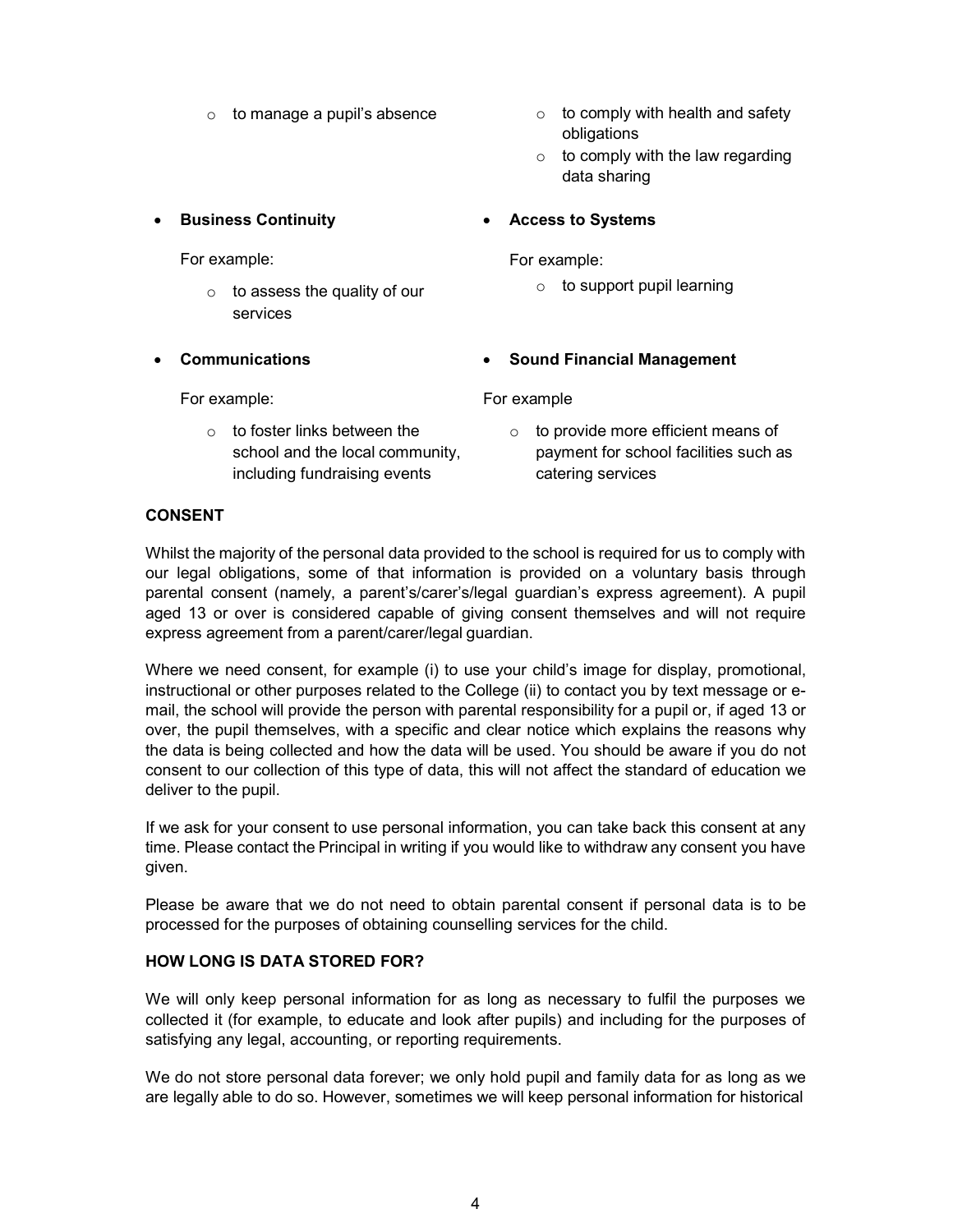reasons (e.g. year group or sports team photographs) but you will always have a right to ask for it to be destroyed.

This is a link to the Department of Education Document Retention and Disposal Policy which can be found at https://www.education-ni.gov.uk/publications/disposal-records-schedule.This will give you more information about how long we keep personal information.

In determining the appropriate retention period for personal information, we consider the amount, nature, and sensitivity of the personal data, the potential risk of harm from unauthorised use or disclosure of your personal data, the purposes for which we process your personal data and whether we can achieve those purposes through other means, and the applicable legal requirements.

In some circumstances we may anonymise your personal information so that it can no longer be associated with you, in which case we may use such information without further notice to you.

# DATA SECURITY

We have put in place appropriate security measures to prevent personal information from being accidentally lost, used or accessed in an unauthorised way, altered or disclosed. In addition, we limit access to your personal information to those employees, agents, contractors and other third parties who have a need to know. They will only process personal information on our instructions and they are subject to a duty of confidentiality.

We have put in place procedures to deal with any suspected data security breach and will notify you and any applicable regulator (currently the Information Commissioner's Office) of a suspected breach where we are legally required to do so.

## WHO WE SHARE PUPIL INFORMATION WITH

We may have to share pupil and their family's data with third parties, including third-party service providers and other bodies such as:

- the new school/s that the pupil attends after leaving us
- the Department of Education
- the Education Authority for Northern Ireland
- the Education and Training Inspectorate
- Northern Ireland Council for Curriculum Examinations and Assessments
- The Board of Governors
- General Teaching Council for Northern Ireland
- Middletown Centre for Autism
- Youth Council for Northern Ireland
- Exceptional Circumstances Body
- Department of Health and Health & Social Care Trusts
- PSNI
- C2K School Management Information System
- Examination Boards such as AQA, CCEA and Excel
- Commercial standardised test providers
- Suppliers the College has chosen to use as part of teaching and learning: CenturyTech, Unifrog, Kerboddle
- Suppliers the College has chosen to use as part of general communication: Schoolcomms, Medical Tracker, Schoolcloud
- Supplier the College has chosen to use for pastoral care: Toot Toot, Inventry.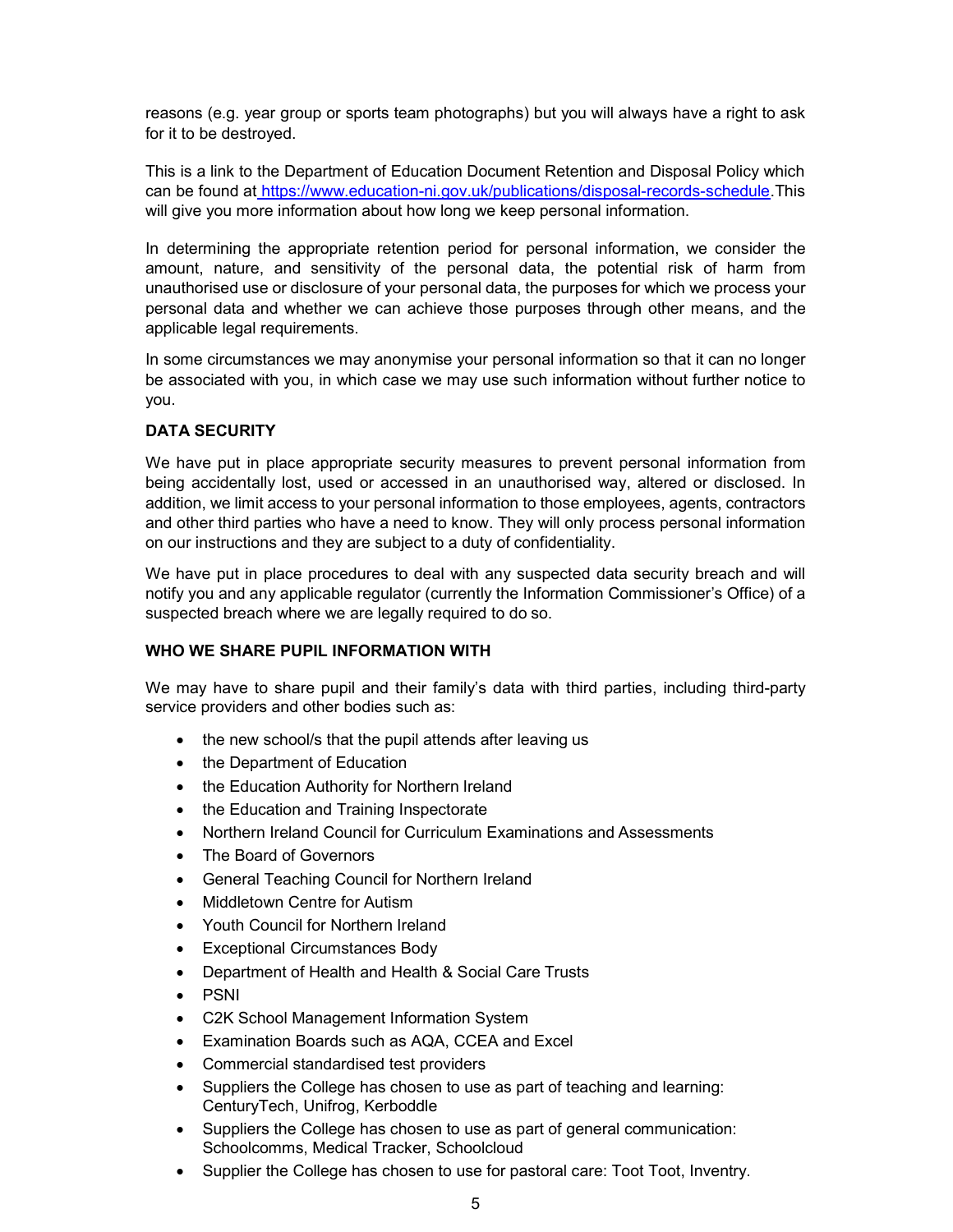#### Why we share pupil information

We do not share information about our pupils with anyone without consent unless the law and our policies allow us to do so. We only permit access to personal data for specified purpose and in accordance with our instructions.

We are required to share pupils' data with the Department of Education and/or the Education Authority on a statutory basis. This data sharing underpins school funding and educational attainment policy and monitoring. We also share information with universities, colleges, and employers to support pupils' applications.

## Pupils aged 13+:

Once our pupils reach the age of 13, we also pass pupil information to our local authority and / or provider of youth support services as they have responsibilities in relation to the education or training of 13-19 year olds.

This enables them to provide services as follows:

- youth support services
- careers advisers

A parent, carer or guardian can request that **only** their child's name, address and date of birth is passed to their local authority or provider of youth support services by informing us. This right is transferred to the child / pupil once he/she reaches the age 16.

#### Pupils aged 16+:

We will also share certain information about pupils aged 16+ with Department of Education and/or provider of youth support services as they have responsibilities in relation to the education or training of 13-19 year olds.

This enables them to provide services as follows:

- post-16 education and training providers
- youth support services
- careers advisers.]

#### Schools Census

The Department of Education has a legal right to ask for particular information under the Education and Libraries (NI) Order 2003 and is referred to as the "School Census". This information includes information on pupil characteristics such as date of birth, gender, ethnicity, religion, free school meal entitlement and special educational needs status. A number of statistical releases are made available through the Department of Education website covering data on enrolments, participation rates, pupil teacher ratios, school leavers, attendance and school performance

## TRANSFERRING DATA OUTSIDE THE EU

We will not transfer the personal information we collect about you to any country outside the EU without telling you in advance that we intend to do so and what steps we have taken to ensure adequate protection for your personal information in those circumstances.